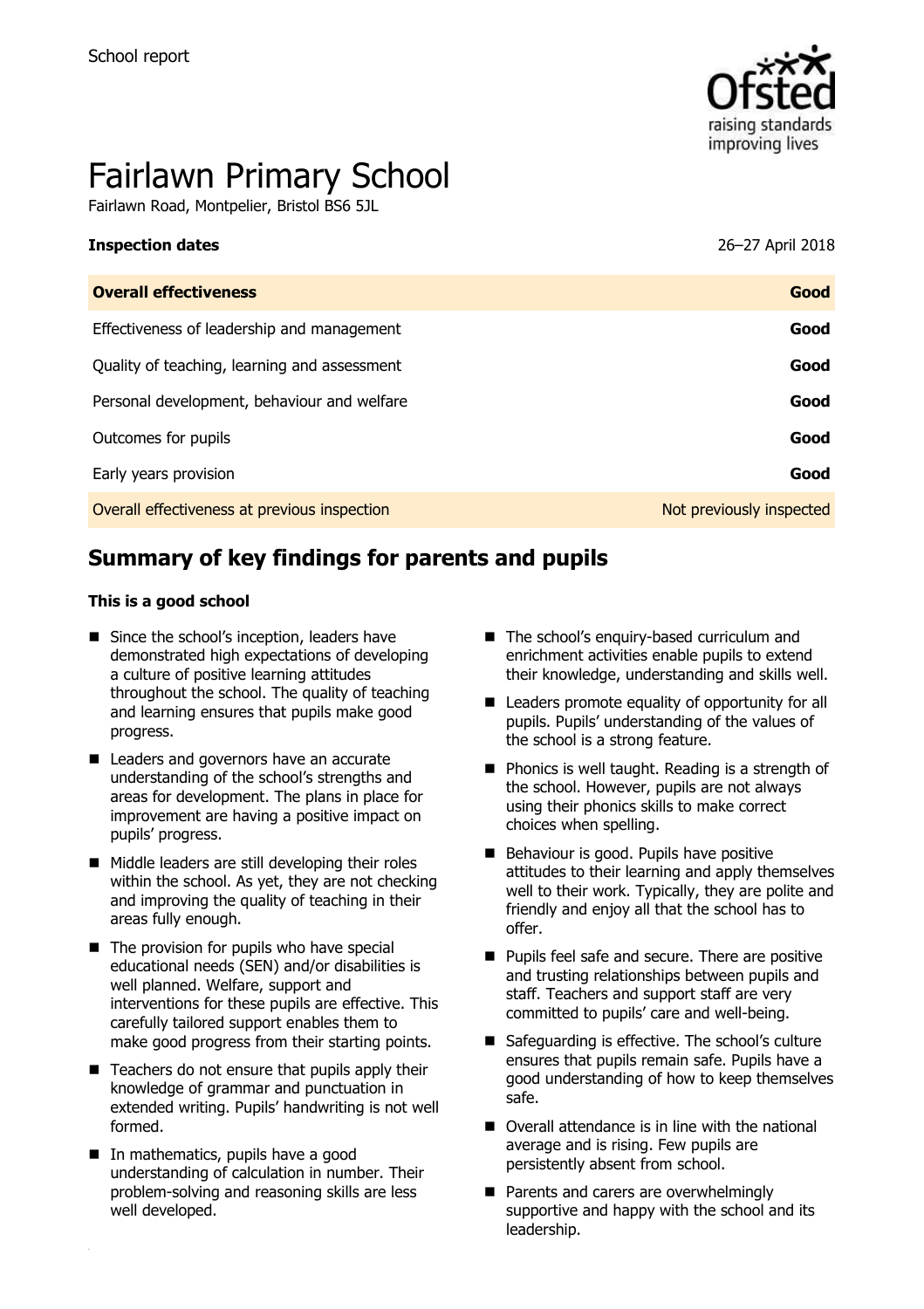

# **Full report**

### **What does the school need to do to improve further?**

- **IMPROVE LEADERSHIP and management by developing the skills of middle leaders so that** they make a fuller contribution to monitoring and developing the quality of teaching and learning in their areas of responsibility.
- Improve the quality of teaching and learning across the school by:
	- enhancing the school's work to ensure that teaching develops pupils' problemsolving and reasoning skills
	- strengthening and extending pupils' writing skills, including their use of grammatical features, punctuation and handwriting
	- ensuring that pupils use their skills and knowledge of phonics to spell with increasing accuracy.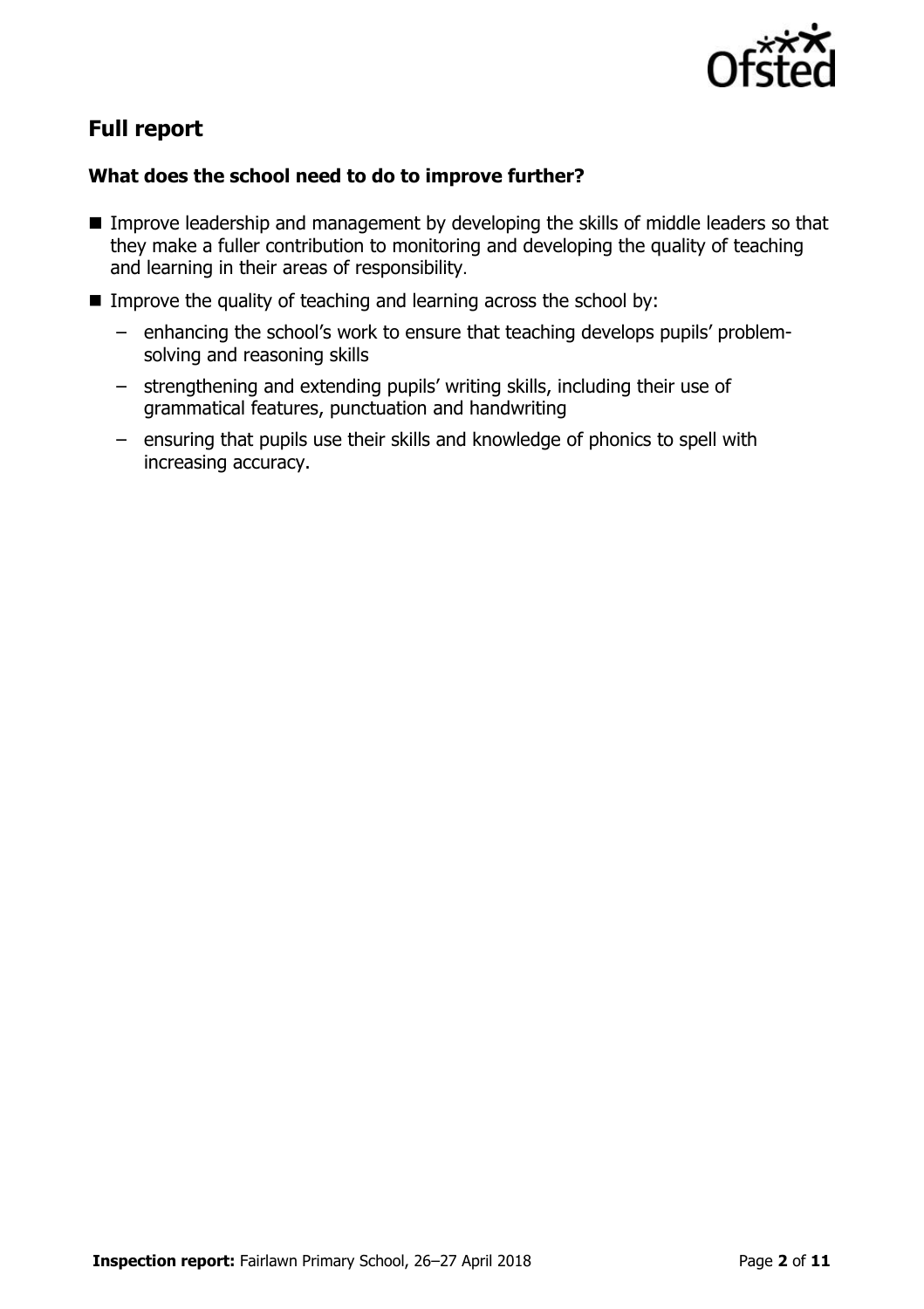

# **Inspection judgements**

#### **Effectiveness of leadership and management Good**

- The principal and other school leaders have established in this new school strong values and a culture of high expectations for all pupils, staff and the wider school community. Leaders and governors are very proud of the school and ensure that everyone works closely as a team.
- School leaders and governors have an accurate understanding of the school's strengths and areas for development. This is helping them to set ambitious targets and develop effective plans for improvement within the school.
- There is not yet, however, a sufficient focus on monitoring teaching and learning by middle leaders to secure further improvements in English, mathematics and the early years.
- The principal is well supported by the members of the local board of governors. School staff engage with many different external groups to enable them to develop the school's practice in teaching, learning and leadership.
- The leader for SEN and/or disabilities has an excellent overview of the needs of and provision for these pupils. Consequently, the pupils who have SEN and/or disabilities are making good progress.
- Leaders have developed rich and positive relationships with staff, pupils, parents and the wider school community. The school has a strong partnership with parents, who are involved in their child's education and the school. Parents are active in a wide range of activities alongside their children, such as stay-and-play sessions, visits to Forest Schools and talks about future occupations.
- Leaders make effective use of the pupil premium funding to support disadvantaged pupils. Funding is used to support pupils' social and emotional needs, as well as their academic outcomes. These pupils make good progress.
- Leaders use the sport premium effectively. Funding has been used to develop the provision for all pupils to ensure that they have greater access to a range of experiences, such as a badminton club. As a result, pupils' participation in clubs and activities has increased. Leaders have been successful in ensuring that pupils have a good understanding of healthy lifestyles, including the value of a balanced diet and exercise.
- Leaders have implemented an interesting and creative curriculum. The pupils are enthused and eager to learn the skills and knowledge being taught. They are developing their skills of how to be, for example, a historian, an engineer and an artist. Regular visitors from local industry and higher educational settings are raising the aspirations of all pupils.
- The school engages well with the wider community and participates in local cultural events such as St Paul's carnival. This provides pupils with an opportunity to develop their creative skills, as well as developing their understanding of local events and their contribution to society.
- The school prepares pupils well for life in modern Britain. Pupils talk confidently about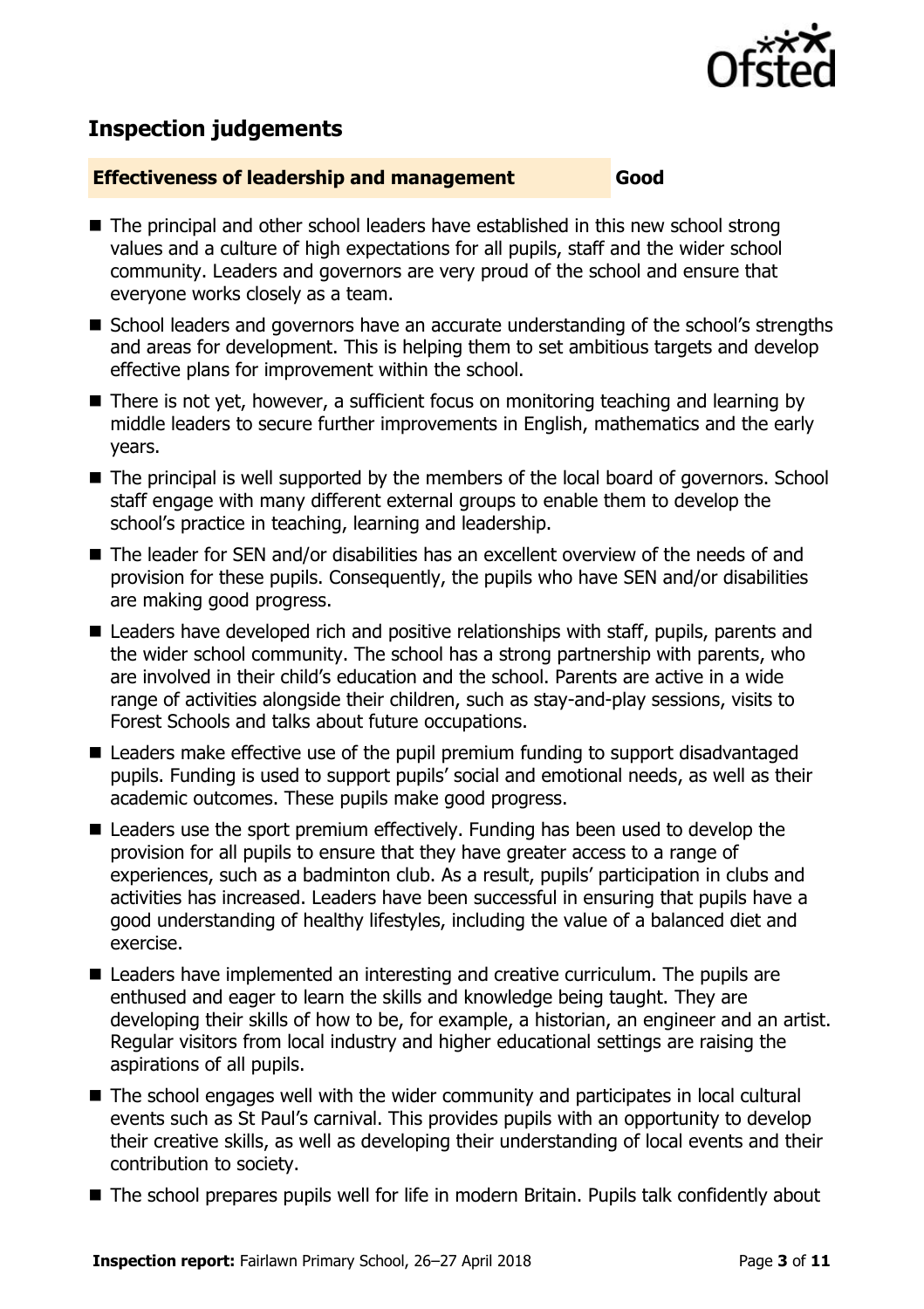

democracy, respect and tolerance of each other. They are able to apply these principles to their everyday lives and interactions with others. Older pupils engage in debates about current affairs.

- Parents are overwhelming positive about the school. A very large majority of parents responded to the online questionnaire and provided positive comments about the school. They feel their children are well cared for and the school is well led and managed. Parents spoken to during the inspection praised the way the school is inclusive and manages their children's needs well.
- Leaders monitor pupils' attendance carefully. As a result, absence has decreased and persistent absence for all pupils is well below the national average.

#### **Governance of the school**

- The local board of governors is very committed to the school and supports leaders well. Governors are generous with their time and visit the school regularly. They engage well with members of the wider trust board and other leaders within the trust. They have a wide range of skills that are enabling the school to develop as it introduces new initiatives, such as activities linked to science, technology and engineering.
- Governors have a good understanding of the school's strengths and areas for improvement. Leaders provide them with pertinent and relevant information to enable them to check progress on actions specified in the school's improvement plans. They ask challenging questions and hold leaders to account for their actions. They have an honest and open relationship with the school's leaders.
- Governors have an accurate picture of the current attainment and progress of all groups of pupils across the school, including those who are disadvantaged and pupils who have SEN and/or disabilities. They are aware of the needs of all the pupils in school and how the school is helping pupils develop further.
- Governors exercise effective oversight of the pupil premium funding, the additional funding for SEN and/or disabilities provision and the primary school physical education and sport premium. As a result, pupils' needs are catered for well.

### **Safeguarding**

- The arrangements for safeguarding are effective.
- The school's systems enable leaders to ensure that pupils are safe. There is a vigilant culture of safeguarding and all leaders, staff and governors place a high priority on making sure that pupils are happy and safe in school. Leaders have positive relationships with outside agencies and have previously sought further guidance to provide pupils with additional support when it has been required.
- Staff are well trained and knowledgeable about their responsibilities for keeping pupils safe from harm. They have a good understanding of the school's procedures. Leaders are diligent in ensuring that staff safeguarding training is up to date. Staff know the procedures in school and are familiar with guidance in areas such as child protection and radicalisation and extremism.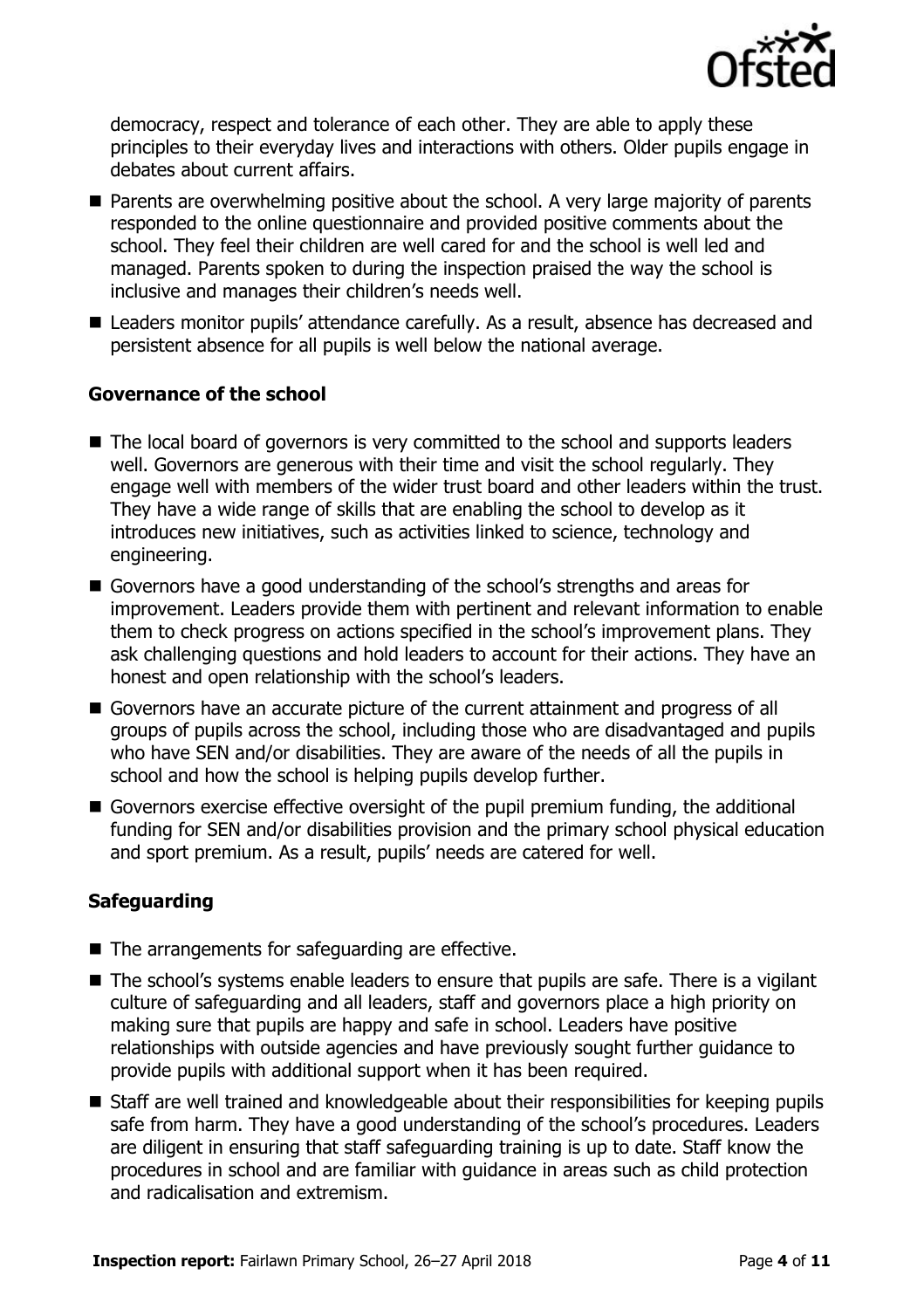

#### **Quality of teaching, learning and assessment Good**

- Teachers demonstrate a secure knowledge of the subjects they are teaching and have high expectations of pupils. They use current assessments of pupils' attainment to plan interesting and engaging learning activities. Consequently, pupils enjoy school and generally have positive attitudes towards learning. They take pride in their work.
- Leaders and teachers check pupils' progress accurately. This information is helping to identify and target pupils who may be at risk of underachieving. Leaders plan timely interventions and additional challenge and support to help these pupils accelerate their progress.
- Teachers tackle pupils' misconceptions well so that pupils further develop their understanding and knowledge of the task being undertaken. Teachers provide pupils with precise feedback which helps them to recognise how they could improve their work. Pupils stated that they understood that making mistakes is part of the learning process and this enables them to 'get better' in a particular area of learning.
- **Phonics teaching has improved over the past year. The school has reorganised how** staff teach phonics and it provides focused and high-quality phonics teaching. As a result, the proportion of pupils on track to achieve well at the end of Year 1 is higher than the previous year.
- **Pupils' writing demonstrates that they are developing their vocabulary and grammar** skills. However, pupils are not consistently using clear and well-developed sentence construction or extending their range of punctuation. Teachers are not consistent in encouraging pupils to write at length. Although teachers have focused on correct letter formation, pupils' handwriting in books is too inconsistent. A whole-school approach to cursive handwriting is planned to ensure that improvements are made.
- Teaching in mathematics ensures that pupils have a good understanding of calculation. Teachers have recently started to provide additional tasks that will assist pupils to use calculation skills to help them solve problems and develop reasoning skills. However, teaching does not consistently move pupils swiftly enough to use their understanding, especially those who are most able.
- The curriculum develops pupils' knowledge and understanding of the world around them very well. Pupils are inquisitive and are improving their skills of being a geographer, scientist, artist and musician. They enjoy the visits from outside speakers and parents who share their expertise with the pupils.
- Teachers set regular homework. Pupils stated that they receive homework linked to the aspects of mathematics, reading and spelling covered in class. They reported that this helps them develop further their understanding of areas such as calculation and time in mathematics.
- Good relationships between adults and pupils are evident across the school. Leaders and teachers ensure that there is equality of opportunity for pupils to engage in all aspects of the school's curriculum.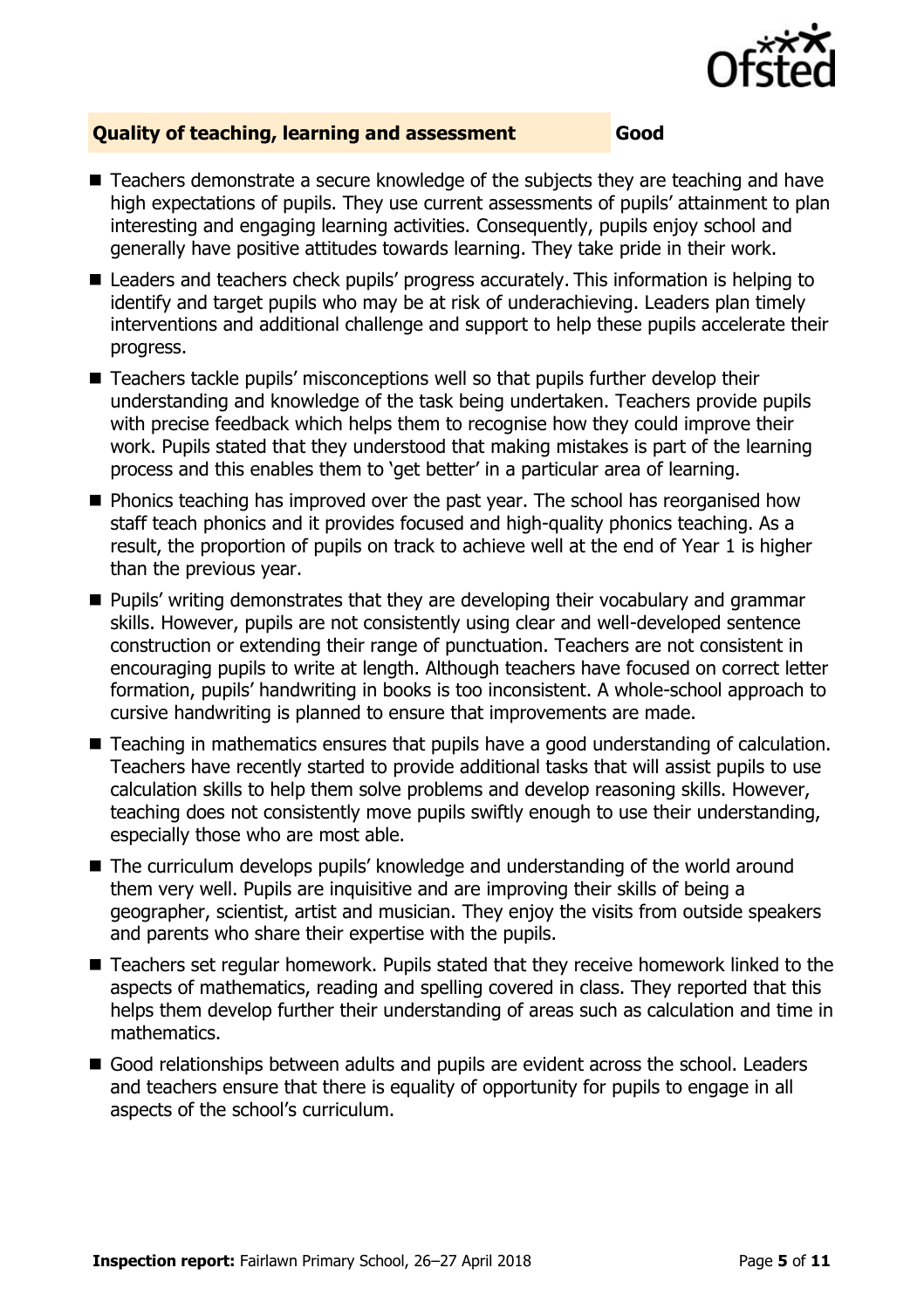

#### **Personal development, behaviour and welfare Good**

#### **Personal development and welfare**

- The school's work to promote pupils' personal development and welfare is good.
- Leaders have fostered a strong emphasis on the school's values of respect, responsibility, resilience and curiosity. The pupils can articulate these values and how they can apply them to their time in school, as well as to their lives outside of school and beyond.
- **Pupils appreciate the care and quidance adults in school give them. Relationships are** positive and demonstrate how well the adults know the pupils in their care. Leaders have provided specific interventions to support pupils' social and emotional development.
- **Pupils feel safe and secure in school. Pupils of all ages have a good understanding of** the potential risks when using the internet and use it safely and with confidence. For example, they know the importance of protecting their personal information and let their teachers or parents know if they are worried.
- $\blacksquare$  The teaching of safety in the curriculum ensures that pupils know how to keep themselves safe. Pupils have a good understanding of how to keep themselves safe online and know what they would do if they were concerned about something. Pupils are also provided with opportunities to develop their alertness to road safety through scooter training, and to other real-life dangers. Pupils are aware of bullying and the school has been proactive in engaging pupils in how to deal with bullying should it occur.
- Staff have a good understanding of the different cultures and heritages of the pupils. As a result, they are able to support all pupils in developing their knowledge of life in modern Britain.

#### **Behaviour**

- The behaviour of pupils is good.
- The school is calm and orderly. Pupils move around sensibly and follow their teachers' guidance. Through their actions, pupils demonstrate their understanding of and belief in the school's values and ethos.
- General behaviour and attitudes to learning are good. Where teaching is stronger, pupils are particularly motivated to work hard. They do not disturb others and settle well to their learning for the majority of the time. However, at times, some pupils lose concentration, although teachers are quick to help them refocus on their learning.
- **Pupils play energetically and harmoniously in the playground. They feel safe and say** that other pupils are kind. School leaders and teachers have worked with pupils on their understanding of bullying.
- Leaders track any incidents of poor behaviour carefully and take swift action, involving parents when necessary. Pupils are very aware of leaders' higher expectations. They say that teachers apply rewards and consequences fairly.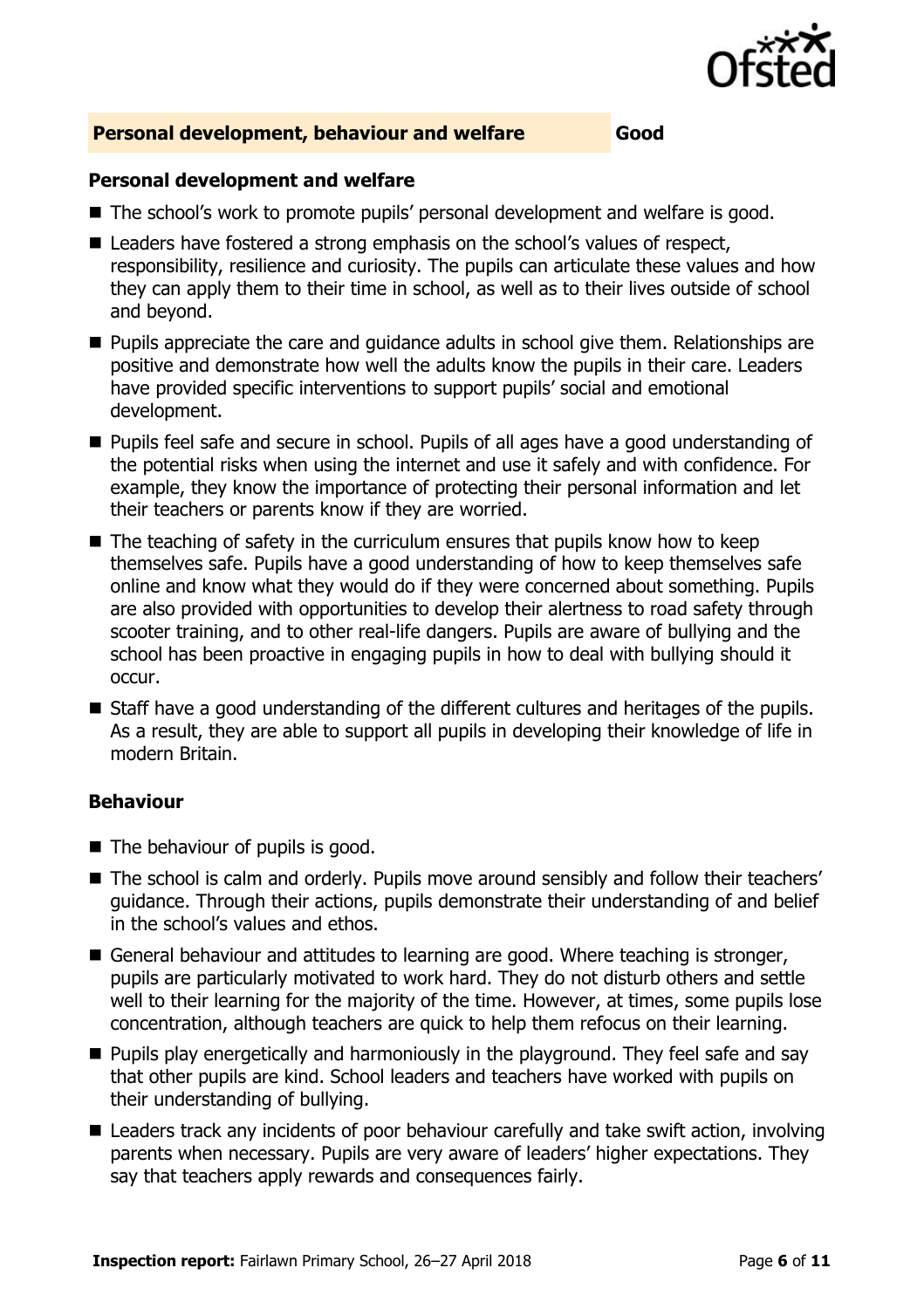

■ Leaders track carefully pupils' attendance and address issues swiftly and with sensitivity. They have worked well with parents to ensure that pupils' absence and persistent absence have decreased.

#### **Outcomes for pupils Good**

- As this is a relatively new school, there are few published outcomes for pupils.
- Early years outcomes for children have risen since the first set of published information. This is due to consistently good teaching and learning in the Reception classes, which help children make strong progress from their starting points.
- Reading is a strength of the school. Pupils read often and report that they enjoy reading for pleasure and are developing the range of texts they read. Pupils are able to answer questions of a literal nature and are developing their ability to interpret the text. Their stronger comprehension skills are improving their reading attainment.
- Outcomes in phonics at the end of Year 1 were below the national average in 2017. These results prompted leaders to reorganise the way phonics is taught. Therefore, the pupils currently in Year 1 have a stronger knowledge of phonics and are using the skills they have been taught in their reading. The proportion of pupils currently on track to achieve the phonics threshold is greater than last year's proportion.
- The school has no published outcomes, as yet, for the end of key stage 1. The proportion of pupils currently in Year 2 who are on track to achieve expected standards for their age is at or above that seen nationally in previous years.
- $\blacksquare$  Progress for current pupils who have SEN and/or disabilities is improving. This is a result of focused and targeted support provided by the SEN leader and teachers.
- A scrutiny of pupils' books, including those of pupils who are disadvantaged and of the most able, alongside the school's assessment information for pupils, shows that the vast majority of pupils make good progress.
- Disadvantaged pupils for whom the school is in receipt of additional funding are making strong progress from their starting points. They have dedicated additional support, which is enabling them to begin to catch up to their peers.

#### **Early years provision Good Good**

- Leaders and teachers plan well for the needs of the children. Teachers have high expectations of children. They use ongoing assessments effectively to plan activities, especially for those pupils who have SEN and/or disabilities and those who speak English as an additional language. Leaders and teachers provide additional support and interventions which enable children to make rapid progress.
- **Phonics teaching in Reception classes is strong and enables these children to be fully** prepared for the next stages of learning. However, children do not always use their good knowledge of phonics to help them with spelling.
- There has been a strong emphasis on developing reading strategies to enable children to understand language. Teachers are also developing children's mathematical skills and aspects of personal, social and physical development. As a result, the proportion of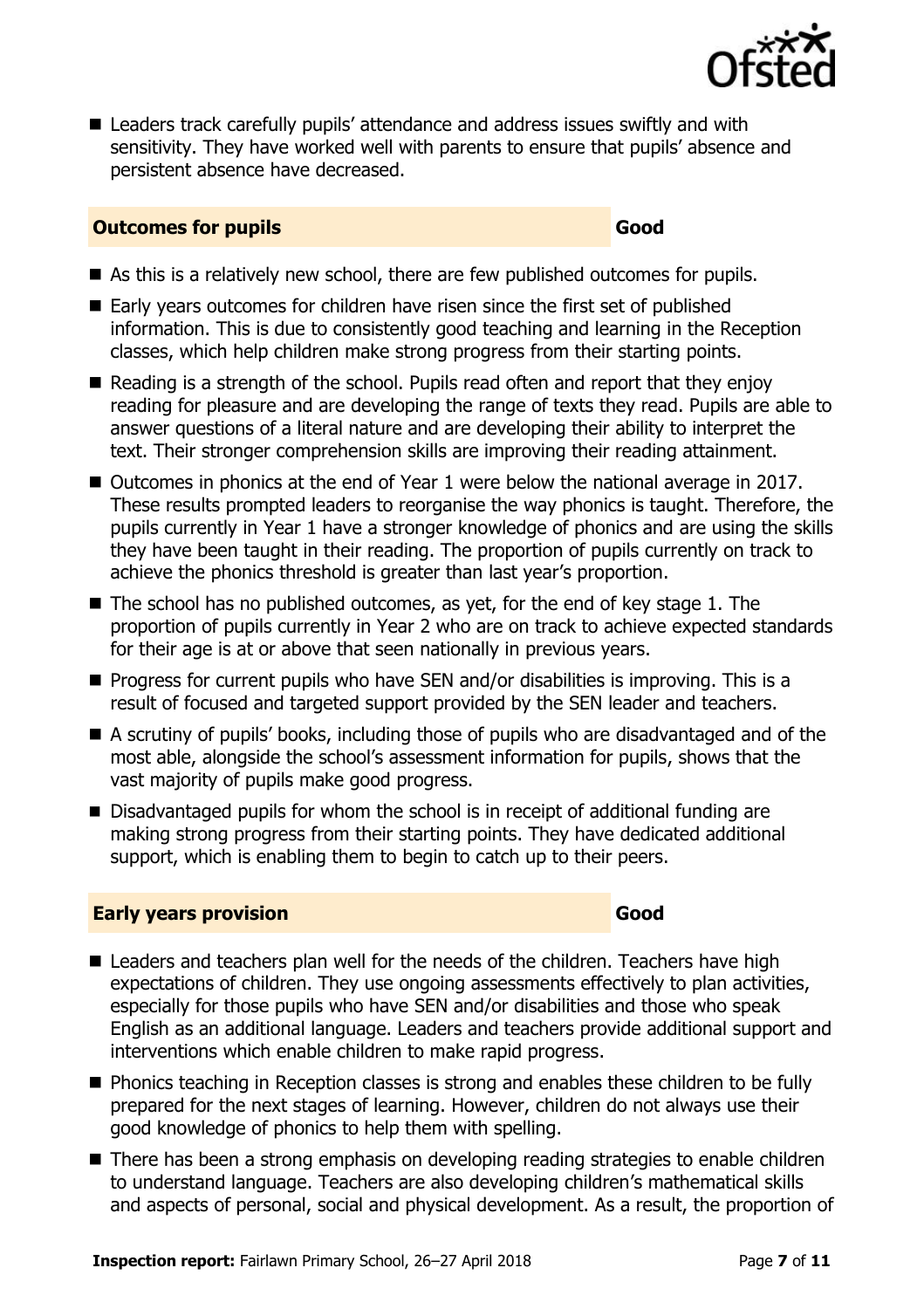

children reaching a good level of development – the expected standard by the end of the Reception Year – has risen above the national average. Consequently, children are well prepared for Year 1.

- Teachers in the early years have established a positive, calm and productive learning environment in which children are able to develop their skills through well-planned and thoughtful teaching and learning.
- Relationships are a real strength within the Reception classes. Teachers and additional adults interact well with children to foster children's personal and social development. Children cooperate well with each other and develop positive learning behaviours. They are confident and independent learners.
- Children feel safe and are very well cared for. Teachers have high expectations of behaviour and implement consistent and fair strategies to ensure that children show respect and respond well to praise and also sanctions.
- Children are well motivated and interested in their learning. They sustain their involvement in activities and talk together about their interests and the tasks in hand. For example, a group of children spent some time independently collecting rainfall and measuring its capacity using cubes.
- Teachers have developed an outside learning environment which is rich. The many different and interesting structures and areas enable the children to explore and engage with the world around them.
- All statutory safeguarding and welfare requirements are met. Staff are well qualified and have the necessary experience and expertise to deliver good teaching and sustain improving outcomes for children and their families.
- **Parents make a positive contribution towards their child's learning. They work well with** the teachers and provide assistance on a regular basis. This ensures that the school can extend the children's learning. One example is the visits to the local farm area to engage in Forest School activities, which have broadened children's knowledge of the natural world.
- Children are well prepared for their transition to Year 1. They develop the skills and attributes they need for the next stage of their education.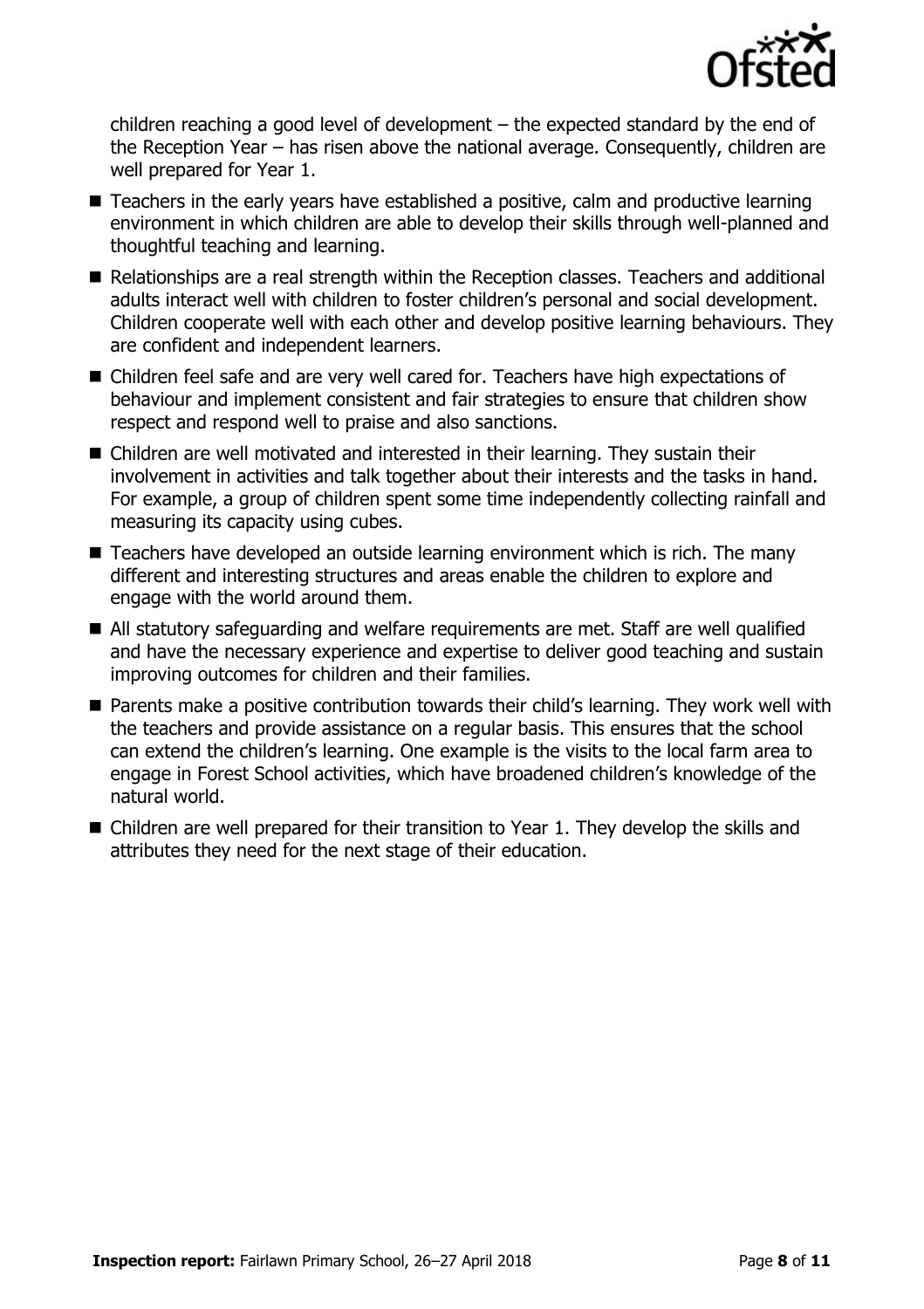

# **School details**

| Unique reference number | 140269              |
|-------------------------|---------------------|
| Local authority         | <b>Bristol City</b> |
| Inspection number       | 10045111            |

This inspection of the school was carried out under section 5 of the Education Act 2005.

| Type of school                      | Primary                       |
|-------------------------------------|-------------------------------|
| School category                     | Academy sponsor-led           |
| Age range of pupils                 | $4$ to $11$                   |
| Gender of pupils                    | Mixed                         |
| Number of pupils on the school roll | 95                            |
| Appropriate authority               | Board of trustees             |
| Chair                               | Lesley Freed                  |
| Principal                           | Julie Molesworth              |
| Telephone number                    | 01179 553 914                 |
| Website                             | www.fairlawnschoolbristol.org |
| <b>Email address</b>                | admin@fairlawn.bristol.sch.uk |
| Date of previous inspection         | Not previously inspected      |

### **Information about this school**

- $\blacksquare$  The school is smaller than the average primary school.
- The school opened in September 2015 and is growing in size from Reception and key stage 1 upwards. The principal was instrumental in setting up the school along with the local board of governors.
- The school was formerly part of the Colston's Girls' School Trust, which merged with Venturers Trust in September 2017.
- The majority of pupils attending the school are of White British heritage, with an increasingly diverse community.
- $\blacksquare$  The proportion of pupils who are supported by the pupil premium funding is below the national average.
- $\blacksquare$  The proportion of pupils who have SEN and/or disabilities is below the national average. The proportion of pupils who have an education, health and care plan is well below the national average.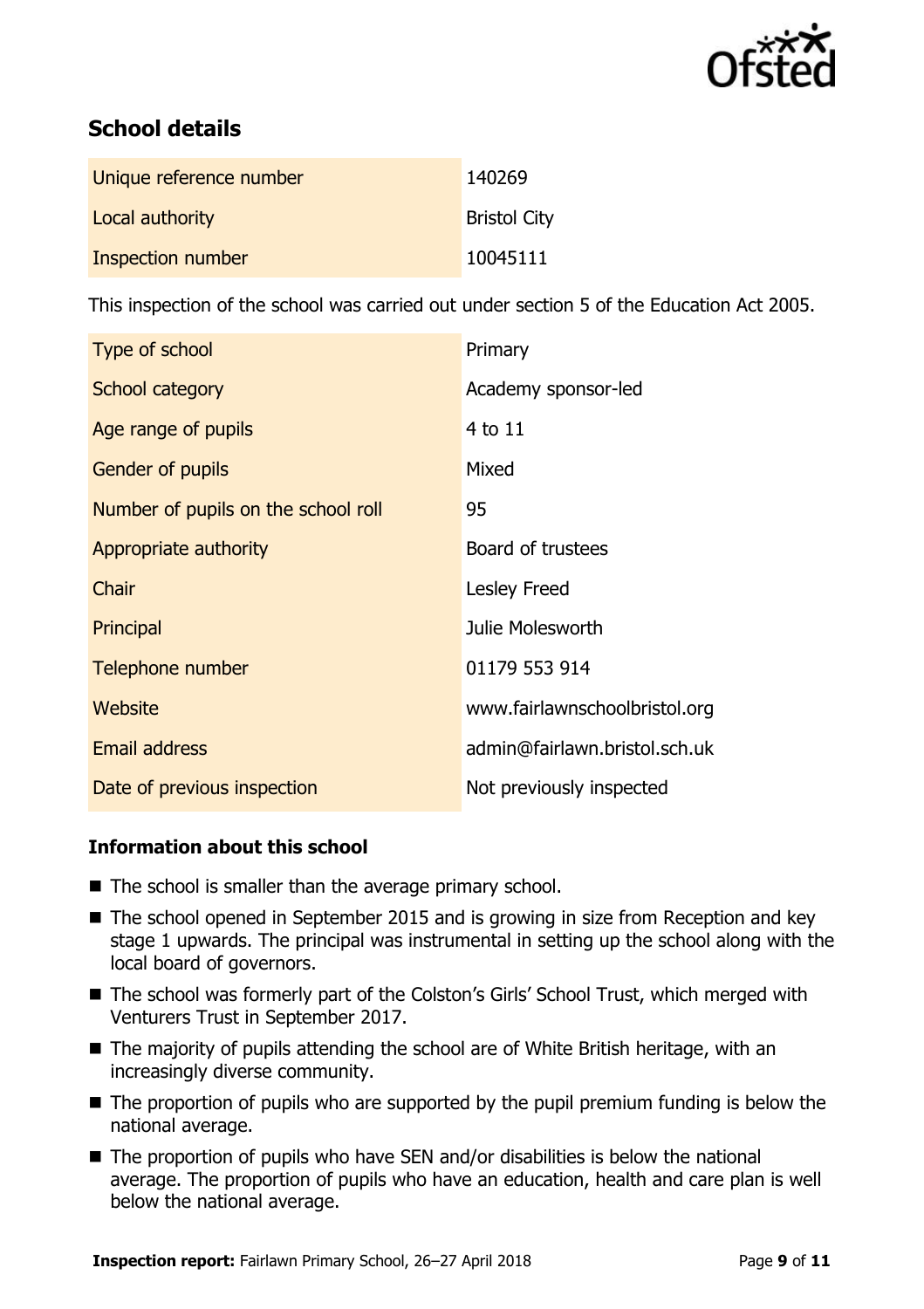

# **Information about this inspection**

- The lead inspector observed pupils' learning across the school. All observations were undertaken alongside the principal.
- The lead inspector looked at pupils' current work in books across the curriculum and carried out learning walks across the school.
- The lead inspector listened to pupils read in Year 1 and Year 2 and spoke with them to find out about their attitudes to reading.
- Meetings were held with governors, middle leaders and pupils. The lead inspector met with the challenge and support partner from Venturers Trust.
- The lead inspector took account of 82 responses to Parent View, Ofsted's online questionnaire, and informal discussions with parents when they brought their children to school. The lead inspector talked to pupils at break and lunchtime, as well as during lessons.
- The lead inspector looked at a wide range of school documents, including the school's self-evaluation, school improvement plan, school policies, governors' minutes of meetings and the school's own assessment systems and monitoring records.
- The lead inspector reviewed a wide range of safeguarding evidence, including the school's single central record, details of training, behaviour and incident logs and risk assessments.

#### **Inspection team**

Paul Smith, lead inspector **Department Constructs** Ofsted Inspector